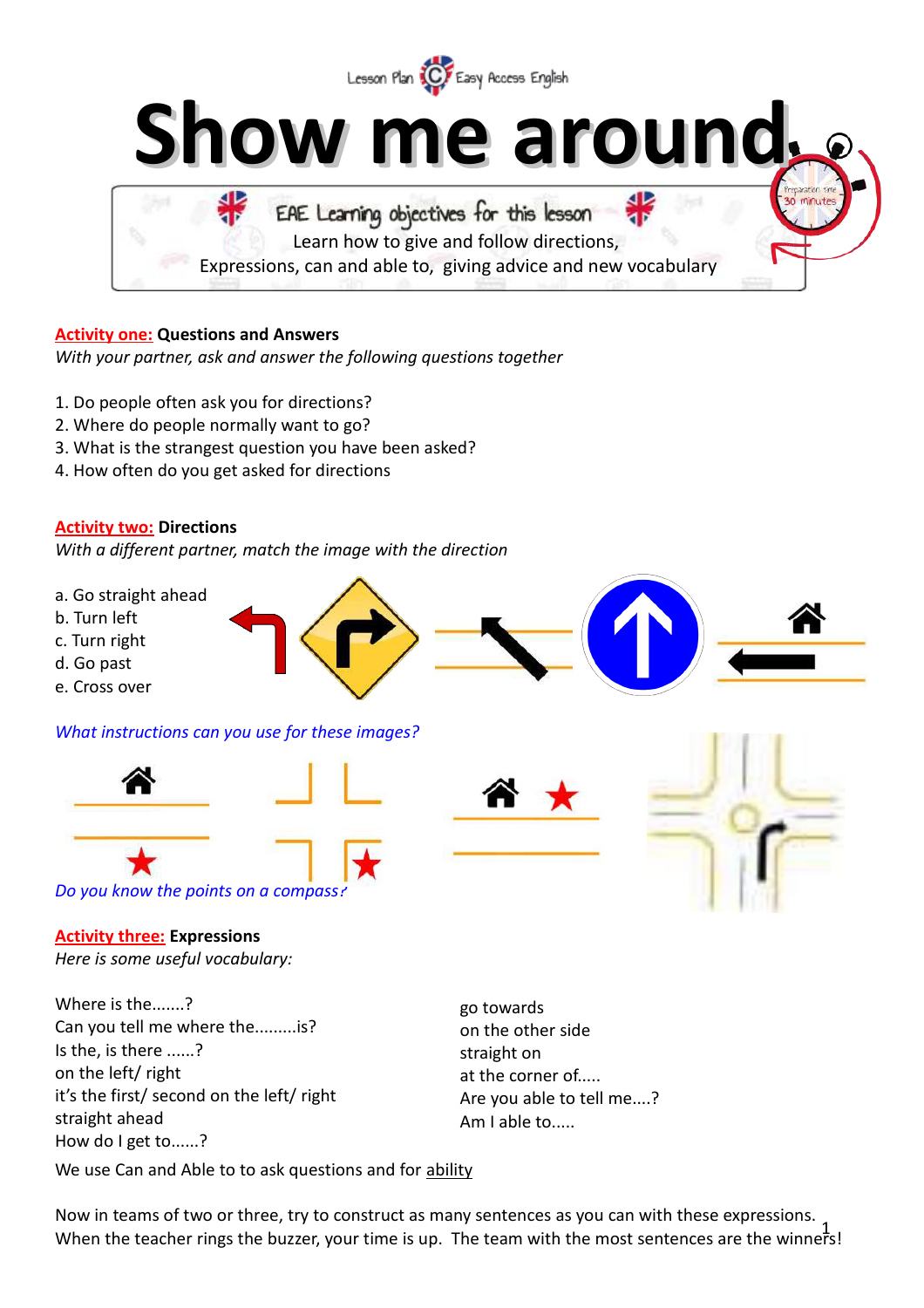# **Activity four: Treasure hunt**

Using **map 1** (at the end of the lesson), work with a partner. Hide your treasure in a location on the map and give your partner instructions on how to get to that location. Did they get to the right place?

### **Activity five: Giving directions**

In two teams One team arrange the room with chairs as obstacles The other team must direct one person around the obestacles to reach an object placed in the room. The fastest team wins!

### **Activity six: True or false?**

Test your knowledge of Montpellier With a partner, select the true facts about Montpellier

- 1. There is a cinema in the center of Montpellier
- 2. The airport is in the West of Montpellier
- 3. The airport offices are to the left of the main airport
- 4. When you exit the airport by car, you turn left
- 5. From the Comedie tram stop, you go straight to get to the train station
- 6. The zoo is in the South of Montpellier
- 7. There are three main beaches in the south of Montpellier
- 8. The tourist office is on the left before Polygone (facing Polygone from Comedie)
- 9. The taxis are on the left when you leave the airport
- 10. When you look at the airport, the arrivals are on the left and the departures on the right

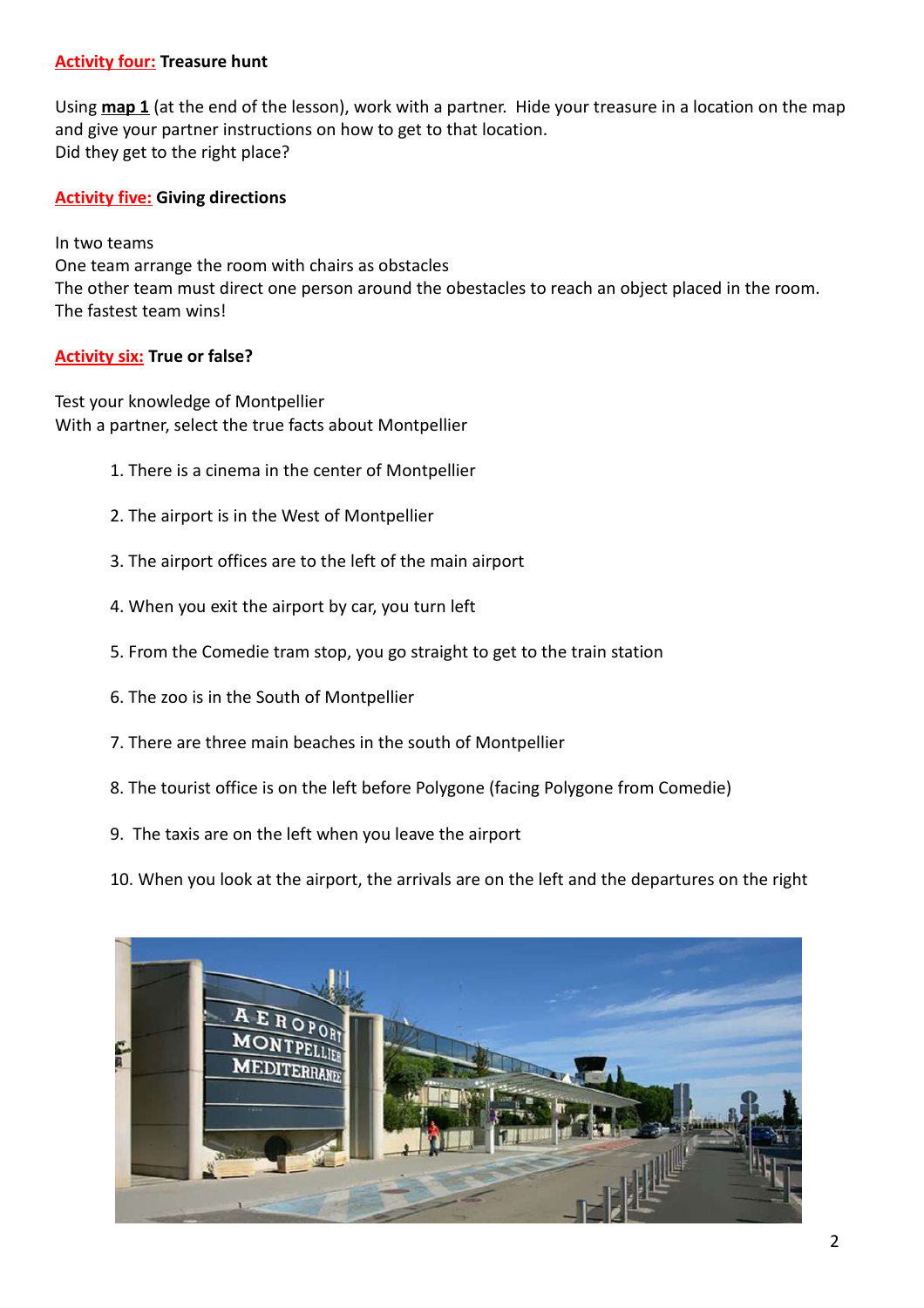### **Activity seven: Dialogue**

With a partner, read the dialogue below then **create an example of your own** to share with the class. (you can use MAP 2 at the end of the lesson to help you)

# Example:

(They are standing next to Corum tram stop)

**Mike:** Hi, I am lost.

**Angela:** Where would you like to go?

**Mike:** I need to find the train station, can you help me?

**Angela:** No problem.

**Mike:** How do I get there?

**Angela:** You walk straight up the stairs, keep going straight until you see Place de la Comedie. Then turn right past the tram stop and then turn left. Keep walking straight and the train station is the white building at the end of the street.

**Mike:** Thank you so much!

**Angela:** You're welcome.

### **Activity eight: Role plays**

*With a different partner, act out one of the following role plays*

- You are confused in the airport and you are not sure where to find your gate, you ask someone for help but they don't understand and send you to the wrong place
- You are in Paris airport, but you see that your flight leaves from Montpellier! You phone your friend to help
- You are new in Montpellier. You ask a local for directions to a great bar
- You are in London Harrods store. It's a maze! You ask a store worker to direct you to the exit

### **Bonus activity: Team directions**

#### TWO TEAMS

The teacher will think of a location on one of the maps at the end of the lesson.

He/She will give you directions, as team follow those directions and once the teachers finishes, shout out the final destination.

One point for every correct answer !

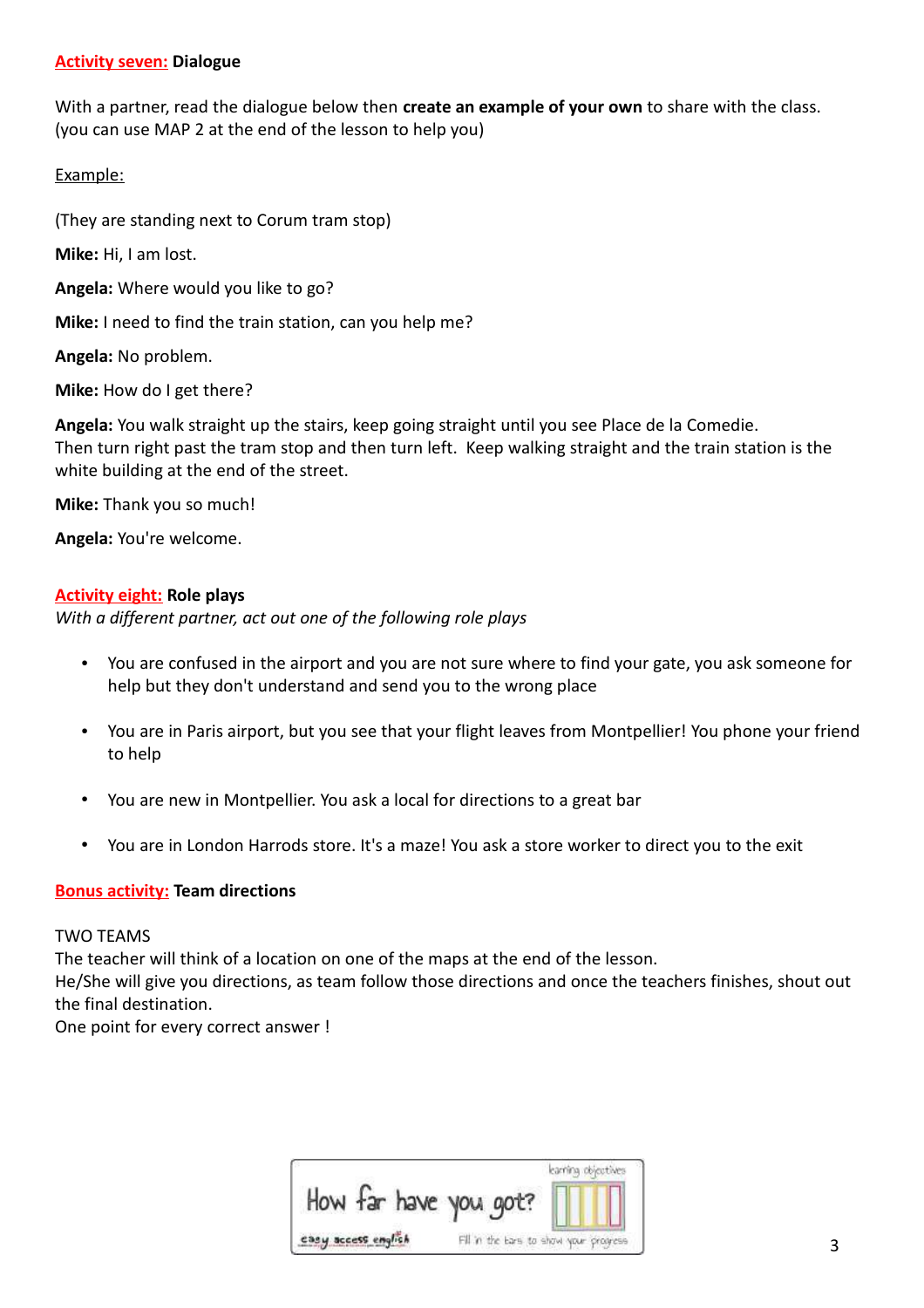